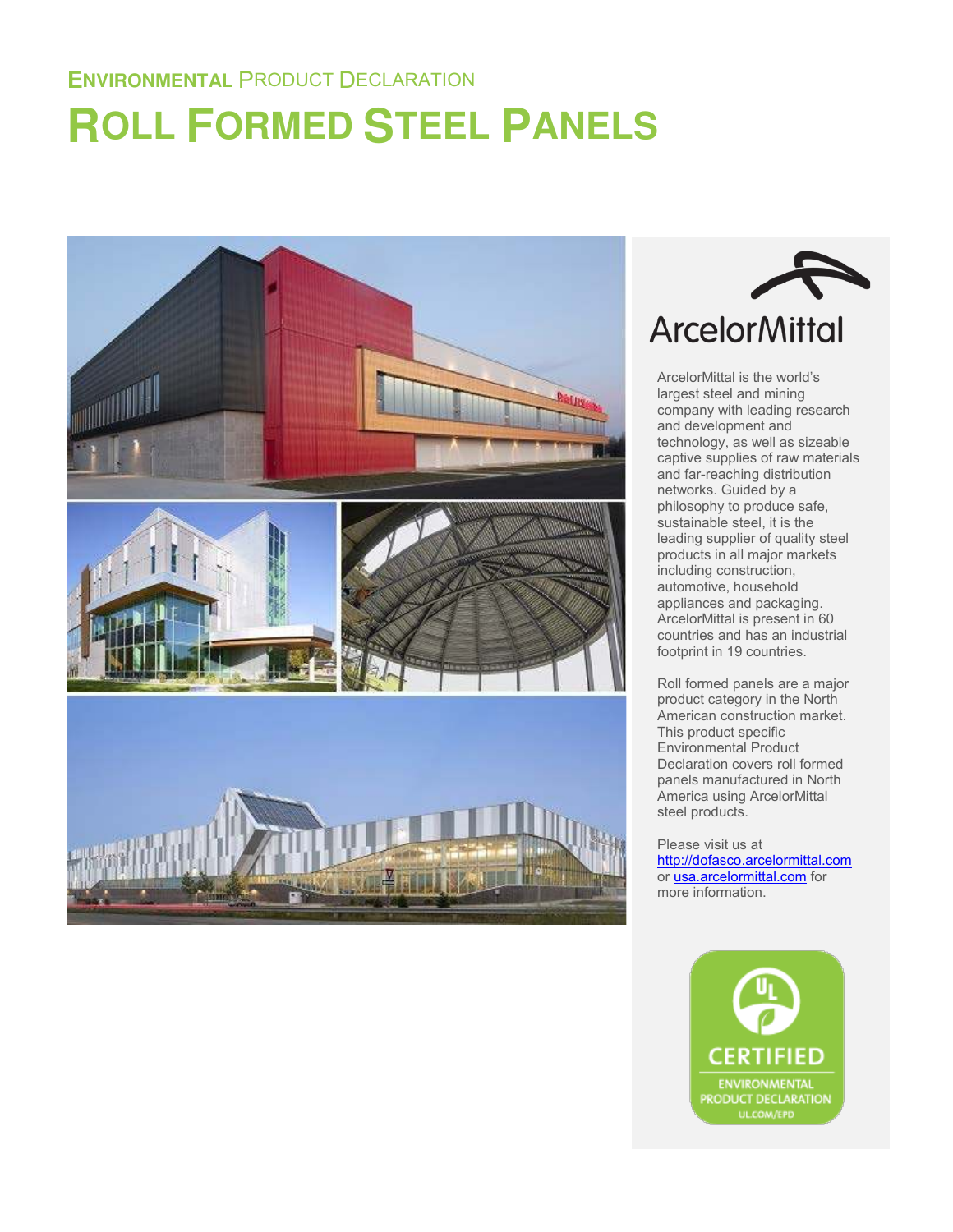

**ROLL FORMED STEEL PANELS**  Product Specific EPD **According to ISO 14025**

This declaration is an Environmental Product Declaration (EPD) in accordance with ISO 14025. EPDs rely on Life Cycle Assessment (LCA) to provide information on a number of environmental impacts of products over their life cycle. Exclusions: EPDs do not indicate that any environmental or social performance benchmarks are met, and there may be impacts that they do not encompass. LCAs do not typically



address the site-specific environmental impacts of raw material extraction, nor are they meant to assess human health toxicity. EPDs can complement but cannot replace tools and certifications that are designed to address these impacts and/or set performance thresholds – e.g. Type 1 certifications, health assessments and declarations, environmental impact assessments, etc. Accuracy of Results: EPDs regularly rely on estimations of impacts, and the level of accuracy in estimation of effect differs for any particular product line and reported impact. Comparability: EPDs are not comparative assertions and are either not comparable or have limited comparability when they cover different life cycle stages, are based on different product category rules or are missing relevant environmental impacts. EPDs from different programs may not be comparable.

| <b>IPROGRAM OPERATOR</b>                                                                                        | <b>UL Environment</b>                                                                                                                                                                                                                          |                                            |  |
|-----------------------------------------------------------------------------------------------------------------|------------------------------------------------------------------------------------------------------------------------------------------------------------------------------------------------------------------------------------------------|--------------------------------------------|--|
| <b>IDECLARATION HOLDER</b>                                                                                      | <b>Arcelor Mittal</b>                                                                                                                                                                                                                          |                                            |  |
| <b>DECLARATION NUMBER</b>                                                                                       | 4787488168.101.1                                                                                                                                                                                                                               |                                            |  |
| <b>IDECLARED PRODUCT</b>                                                                                        | <b>Roll Formed Steel Panels</b>                                                                                                                                                                                                                |                                            |  |
| <b>IREFERENCE PCR</b>                                                                                           | Insulated Metal Panels & Metal Composite Panels, and Metal Cladding: Roof and Wall<br>Panels                                                                                                                                                   |                                            |  |
| <b>DATE OF ISSUE</b>                                                                                            | October 6, 2016                                                                                                                                                                                                                                |                                            |  |
| <b>PERIOD OF VALIDITY</b>                                                                                       | 5 Years                                                                                                                                                                                                                                        |                                            |  |
| <b>ICONTENTS OF THE</b><br><b>IDECLARATION</b>                                                                  | Product definition and information<br>Information about basic material and the material's origin<br>Description of the product's manufacture<br>Indication of product processing<br>Life cycle assessment results<br>Interpretation of results |                                            |  |
| The PCR review was conducted by:                                                                                |                                                                                                                                                                                                                                                | <b>UL Environment Review Panel</b>         |  |
|                                                                                                                 |                                                                                                                                                                                                                                                | Thomas Gloria (Chairperson)                |  |
| This declaration was independently verified in accordance with ISO<br>14025 by Underwriters Laboratories        |                                                                                                                                                                                                                                                |                                            |  |
| $\Box$ INTERNAL                                                                                                 | $\boxtimes$ EXTERNAL                                                                                                                                                                                                                           | Wade Stout, UL Environment                 |  |
| This life cycle assessment was independently verified in<br>accordance with ISO 14044 and the reference PCR by: |                                                                                                                                                                                                                                                | promot fore                                |  |
|                                                                                                                 |                                                                                                                                                                                                                                                | Tom Gloria, Industrial Ecology Consultants |  |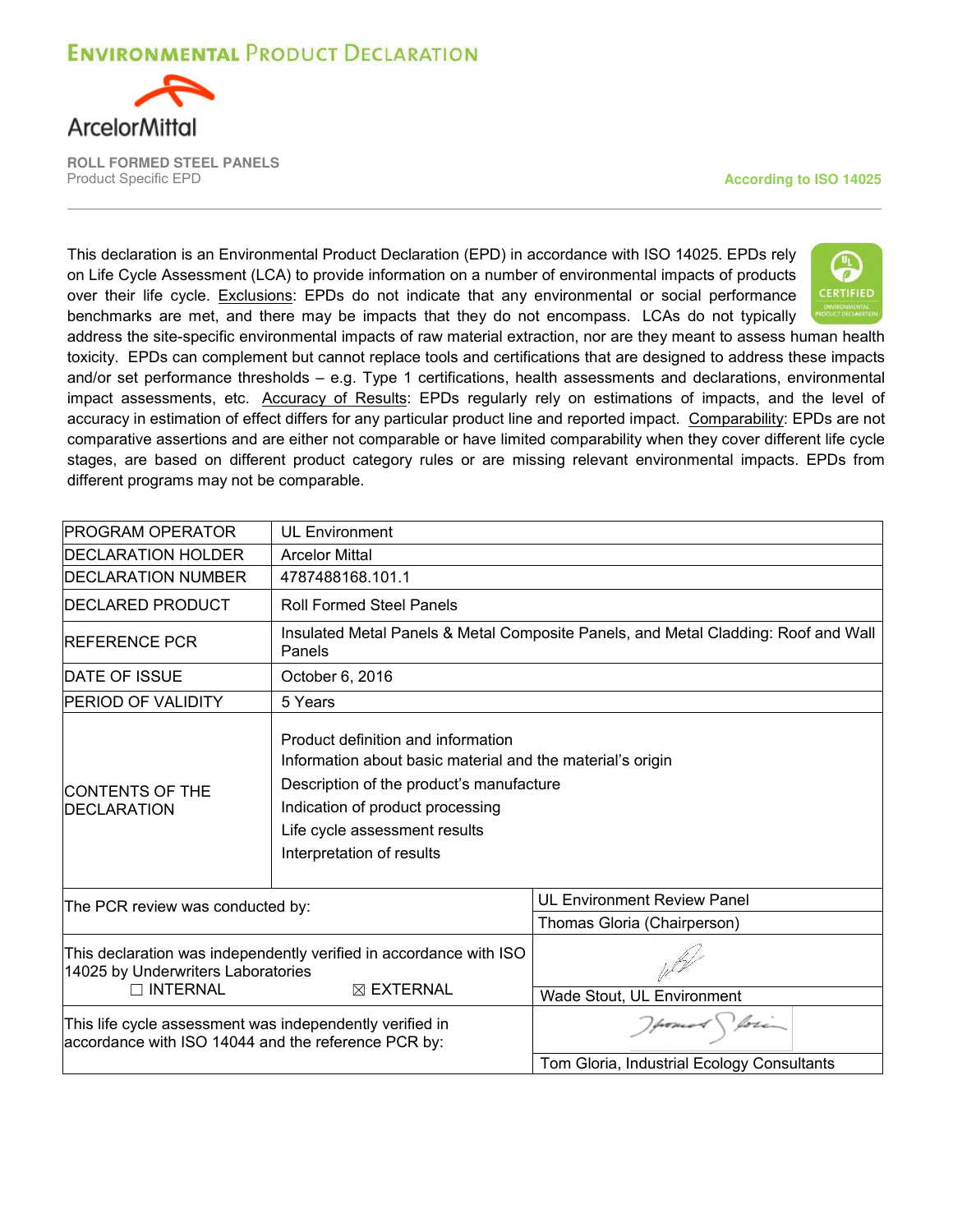

**ROLL FORMED STEEL PANELS Product Specific EPD According to ISO 14025** 

#### **Description of organization and product**

#### **Organization Description**



ArcelorMittal is the world's largest steel and mining company with leading research and development and technology, as well as sizeable captive supplies of raw materials and far-reaching distribution networks. Guided by a philosophy to produce safe, sustainable steel, it is the leading supplier of quality steel products in all major markets including construction, automotive, household appliances and packaging. ArcelorMittal is present in 60 countries and has an industrial footprint in 19 countries.

The North American region represents roughly a quarter of our steel shipments and revenue. We have over a hundred offices, production facilities, commercial and mining operations employing over 28,000 people across the region.

Please visit us at [http://dofasco.arcelormittal.com](http://dofasco.arcelormittal.com/) or [usa.arcelormittal.com](http://www.usa.arcelormittal.com/) for more information.

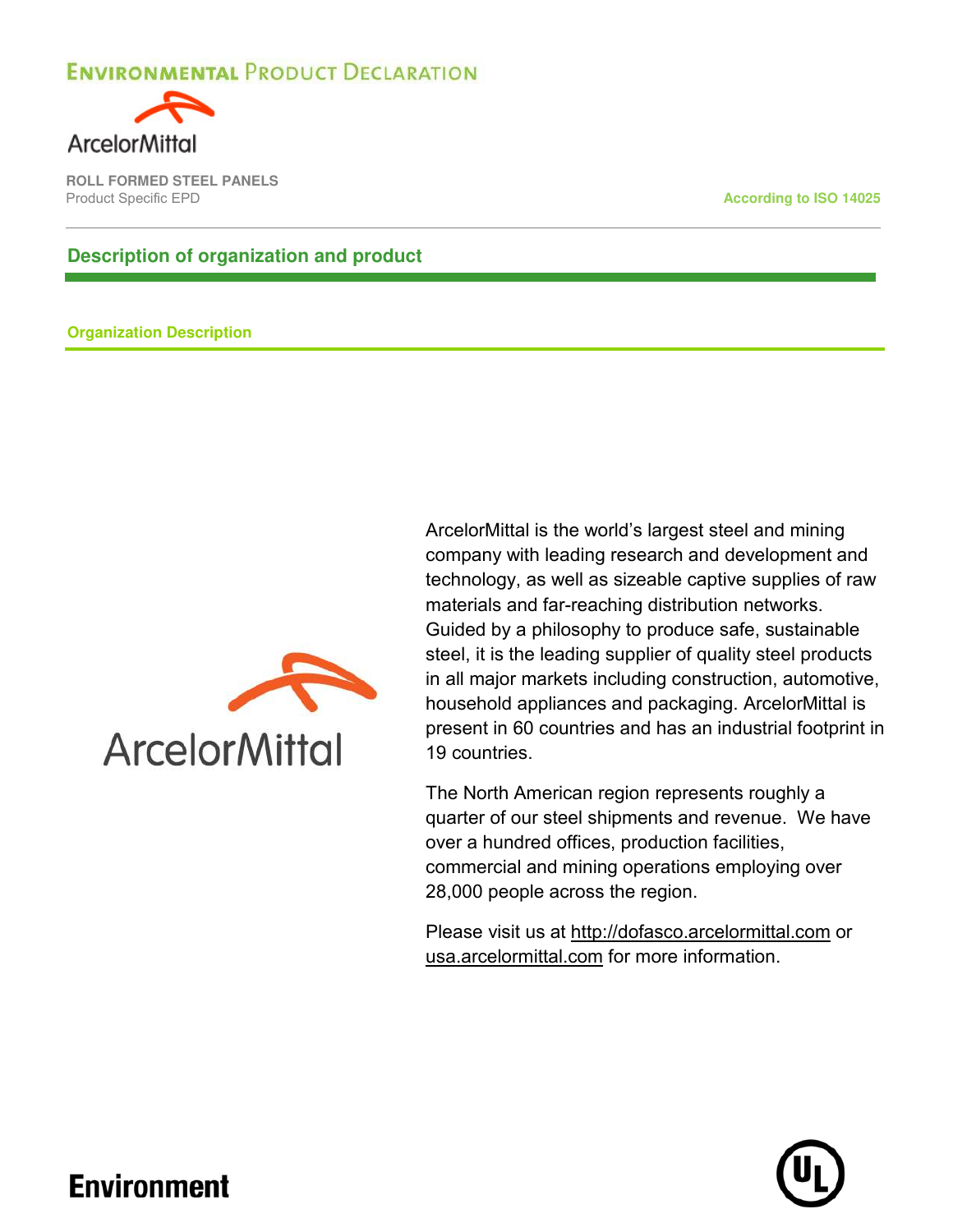

**ROLL FORMED STEEL PANELS**  Product Specific EPD **According to ISO 14025**

#### **Product description and intended applications**

The panels are roll formed from ArcelorMittal Galvanized (100% zinc) or Galvalume (55% aluminum 45% zinc) coated steel that may be painted using a continuous coil coating process. A variety of profiles are available for steel roofing, decking and cladding system applications. The panel widths typically range from 12" to 36" (305 mm to 914 mm) and the thickness range is 14 to 29 gauge (1.98 mm to 0.36 mm). The profile depth is 4" (102 mm) or less.

The thickness of coatings (i.e. zinc layer and paint coatings) varies according to intended end-use of the products. Indoor as well as outdoor use is targeted.

Table 1 describes the material specification for a typical painted panel.

| <b>Material</b>                       | <b>Specification</b><br><b>Details</b> | Weight<br>(kg/m <sup>2</sup> ) | <b>Average content in</b><br>total weight (%) |
|---------------------------------------|----------------------------------------|--------------------------------|-----------------------------------------------|
| Non coated steel substrate            | $0.64$ mm (24 gauge)                   | 5.90                           | 95.2%                                         |
| Metallic coating (Zinc or equivalent) | $275$ g/m <sup>2</sup> (G90)           | 0.27                           | 4.3%                                          |
| Paint coating (total for both sides)  | $30 \mu m$                             | 0.03                           | 0.5%                                          |
| Total                                 |                                        | 6.20                           | 100%                                          |

**Table 1: Typical specification for a painted panel**

#### **Materials**

The Life Cycle Assessment results in this study are for roll formed panels used for cladding, decking and roofing applications in building construction. Hot dip galvanized steel coil production, paint coil coating and panel roll forming operations were modeled to obtain the LCA results.

#### **Availability of Raw materials**

Low carbon steels used for construction applications have an iron content of approximately 98%. Iron is by mass the most abundant element on our planet and the fourth most common element in the Earth's crust.

Steel is also the most recycled material. Approximately 80 million tons of steel are available annually to be recycled into new steel products in North America without degradation of properties.

#### **Raw Material Extraction and Origin**

Galvanized coils can be produced along the Blast Furnace (BF) steelmaking route as shown in Figure 1 or the Electric Arc Furnace (EAF) steelmaking route. For the blast furnace route, the process begins with raw materials extraction (mainly iron ore, hard coal and limestone) which are prepared in the coke making, sintering and pelletizing plants, and which are then fed into the BF. Pig iron, the BF product is then poured into the BOF (basic oxygen furnace) and steel scrap is added (typically 25% of the load weight). The BOF process reduces the carbon level in the liquid pig iron converting it to liquid steel. Then the outgoing 'liquid' steel is refined in a ladle metallurgy operation with added elements in order to give a targeted chemical composition

For the EAF route, the furnace feedstock is typically 90% scrap and 10% pig iron or directly reduced iron. Chemistry refinement is also conducted in a ladle metallurgy station.

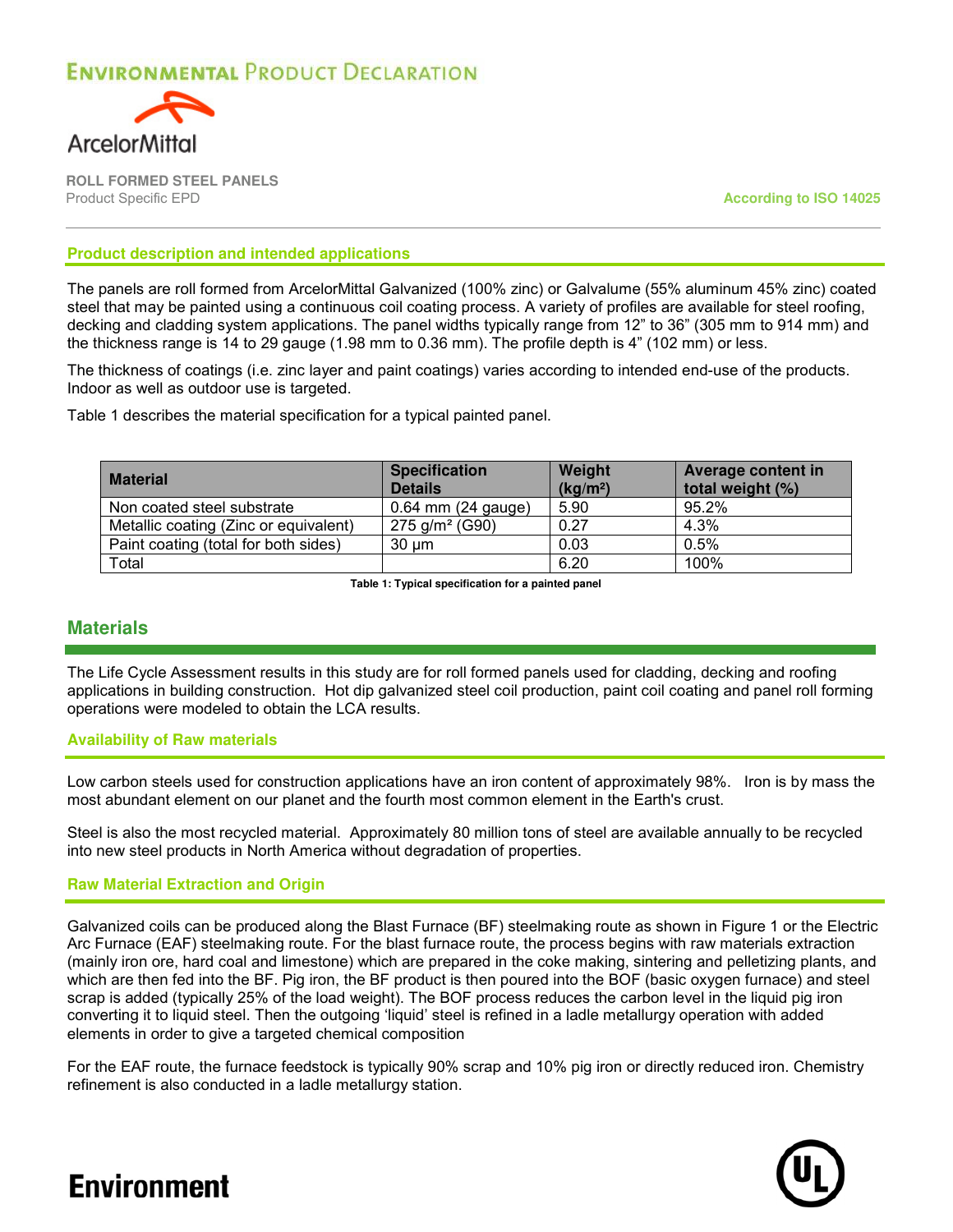

**ROLL FORMED STEEL PANELS** 

**According to ISO 14025** 



**Figure 1: Primary Steelmaking and Hot Rolling Operations**

Liquid steel from the ladle is then continuously cast through a mold to produce slabs which are subsequently hot rolled into coils. This product is known as hot rolled steel and is of a significantly heavier thickness than the finished product thickness that is considered in this study.

The hot rolled coils pass through a pickling operation where hydrochloric acid removes scale (iron oxide) from the strip surface before passing through a cold rolling mill where the strip is reduced to the final ordered thickness. The cold roll coils are then transported to a hot dip galvanizing line. For roofing and cladding applications, the hot dip galvanized coils may be subsequently processed through a paint coil coating line.

#### **Roll Forming Process**

Roll forming is a continuous bending operation where the steel strip is passed through consecutive sets of rolls, each performing only an incremental part of the bend until the desired profile is obtained. The steel coils are roll formed into a variety of profiles and cut to the required length into panels depending on the requirements of the building project.



**Figure 2: Roll Forming Process**

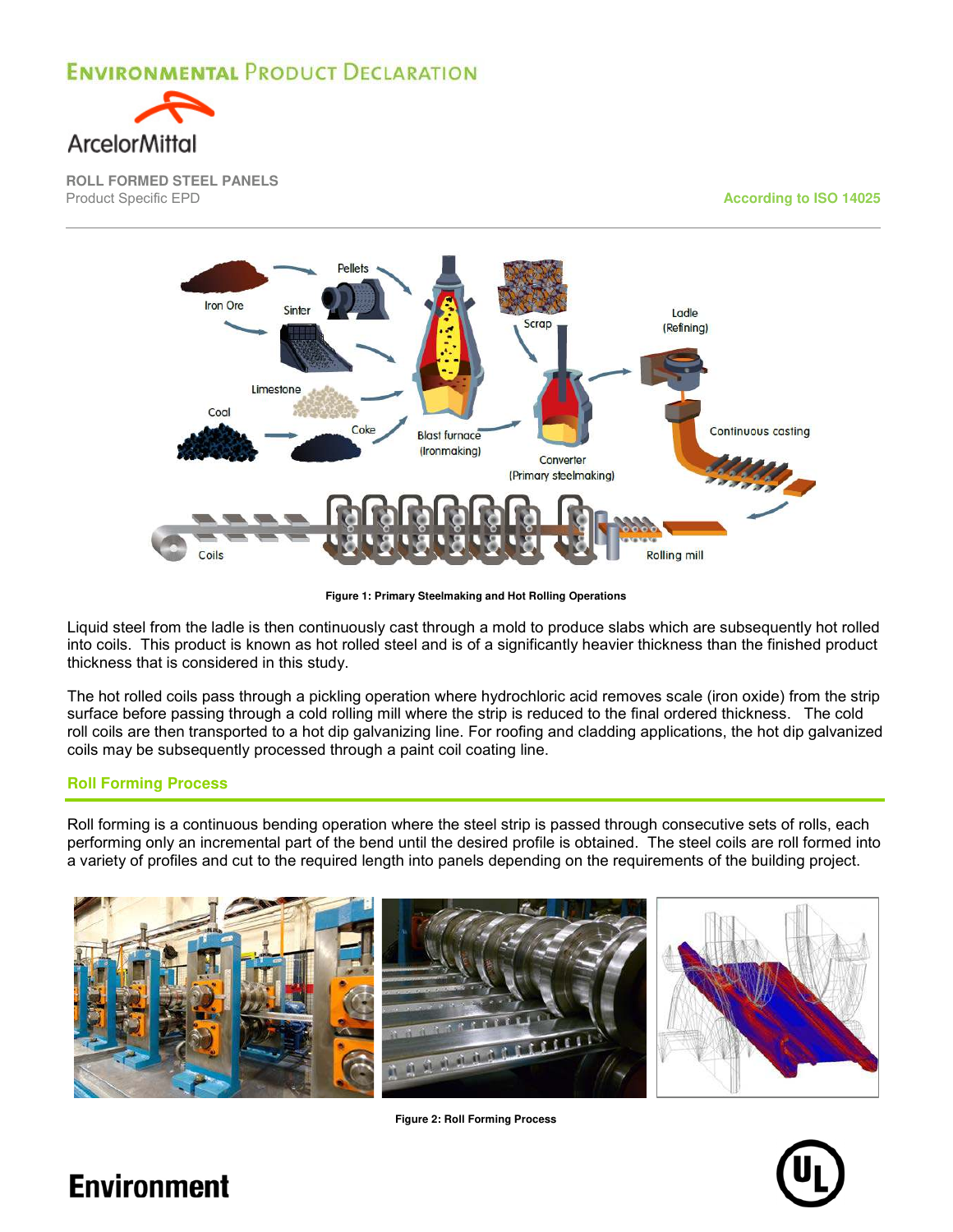

**ROLL FORMED STEEL PANELS** 

**According to ISO 14025** 

#### **Range of Applications**

The roll formed panel applications for this study include cladding, roofing and decking (floor and roof). Roll formed panels may be used in residential, agricultural and commercial building construction applications as shown in Figure 3.



**Figure 3: Examples of Residential, Commercial and Agricultural roll formed steel panel applications**

#### **Product Performance and Quality Control Data**

A detailed list of performance and quality control standards for steel cladding, roofing and decking applications is available in the appendix of the LCA background report.

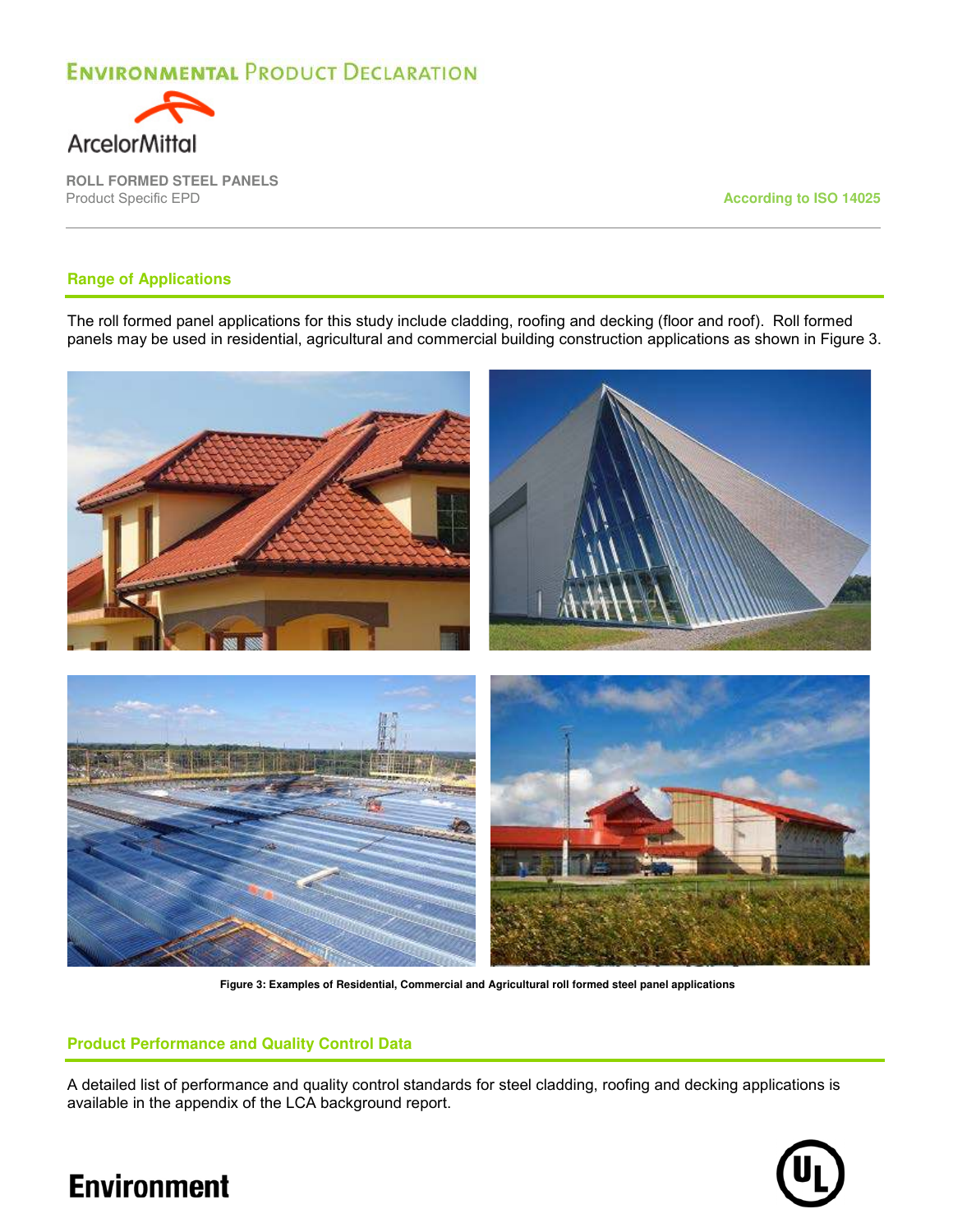

**ROLL FORMED STEEL PANELS**  Product Specific EPD **According to ISO 14025**

#### **Requirements of the Underlying Life Cycle Assessment**

This LCA study was conducted according to the requirements in the Product Category Rule (PCR) "Insulated Metal Panels & Metal Composite Panels and Metal Cladding: Roof and Wall Panels" created by UL Environment and published on October 9<sup>th</sup>, 2012.

#### **Declared Unit**

The declared unit for this study is defined as coverage of 1000 square feet (93 square meters) with steel panel product.

To achieve a declared unit of 1000 square feet (93 square meters) of steel panel coverage, a reference flow of 577 kg is required.

#### **System Boundaries**

The system boundary is cradle-to-gate with options. Therefore, the life cycle stages taken into account include raw materials supply, transportation, the North American manufacturing of hot dip galvanized coils, paint coil coating, panel roll forming and end of life recycling.

Credits and loads are calculated for each environmental indicator according to the Worldsteel end of life methodology. These values are representative of the credits and loads of recycling steel at the end of life beyond the system boundaries.

These stages correspond to the A1 to A3 and D modules as defined in the EN15084 standard. A summary of the modules and source of data used in this LCA study is provided in Table 2.

The objective of this study is to provide the environmental profile of roll formed panels. Therefore, consideration was not given to stages A4-A5 (transportation to the building site and the construction process), B1 to B7 (use phase) and C1 to C4 steps (end-of-life).

| <b>Module</b> | Scope                                    | Data Source                                        | <b>Region</b>      | <b>Year</b> |
|---------------|------------------------------------------|----------------------------------------------------|--------------------|-------------|
| A1            | Production of Hot Dip Galvanized Coil    | Primary Data Collection North America 2006 to 2010 |                    |             |
| A1            | Paint Coil Coating                       | Primary Data Collection North America 2014         |                    |             |
| A2            | Transportation to Roll Forming operation | <b>Primary Data Collection</b>                     | North America 2014 |             |
| A3            | <b>Roll Forming</b>                      | <b>Primary Data Collection</b>                     | North America 2014 |             |
|               | Credit for end of life recycling         | Worldsteel                                         | Global             | 2005-2008   |

**Table 2: Modules included in System Boundary and Source of LCI Data**

#### **Background Data**

This LCA study was modeled using the Gabi 7.2 software develped by Thinkstep AG. The manufacture and transport of steel panels involves hundreds of distinct upstream unit processes. Details of upstream unit processes are provided in Appendix 6 of the Worldsteel methodology report. The majority of these datasets for the North American region were sourced from the Gabi US LCI database and from various product trade associations. These unit processes are responsible for small contributions to the final indicator results.

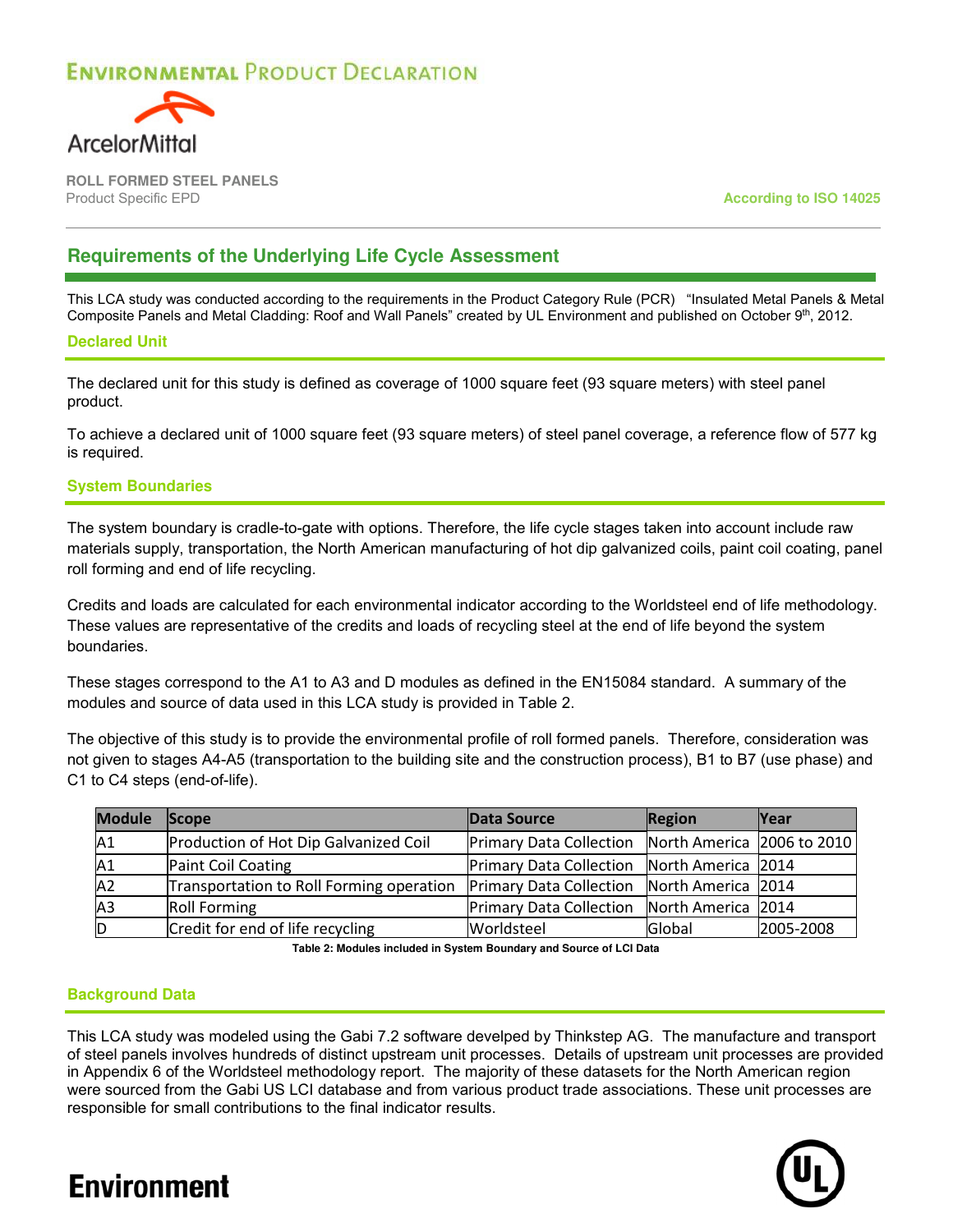

**ROLL FORMED STEEL PANELS** 

**According to ISO 14025** 

#### **Life Cycle Assessment Results and Analysis**

Life cycle impact results for the declaclared unit of 1000 sq feet (93 square meters) of roll formed panels are shown for both Traci 2.1 and CML (2001 – April 2013) impact characterisation methods. 24 gauge (0.64 mm) steel panel thickness was used by default to obtain these results.

| <b>Environmental Impact Indicators (TRACI 2.1)</b>  | A1       | A2       | A <sub>3</sub> | D         |
|-----------------------------------------------------|----------|----------|----------------|-----------|
| Global Warming Air, [kg CO2-Equiv.]                 | 1,230    | 20       | 58             | $-530$    |
| Acidification [kg SO2-Equiv.]                       | 6.00     | 0.09     | 0.22           | $-1.28$   |
| Eutrophication [kg N-Equiv.]                        | 0.340    | 0.008    | 0.010          | $-0.009$  |
| Ozone Depletion Air [kg CFC 11-Equiv.]              | 1.16E-06 | 1.72E-10 | 1.48E-08       | 1.84E-05  |
| Smog Air [kg O3-Equiv.]                             | 110      | 3        | 4              | $-12$     |
| Environmental Impact Indicators (CML 2001 - 2013)   | A1       | A2       | A <sub>3</sub> | D         |
| GWP 100 years [kg CO2-Equiv.]                       | 1,230    | 20       | 58             | $-530$    |
| Abiotic Depletion (ADP elements) [kg Sb-Equiv.]     | 0.0627   | 0.0000   | 0.00006        | $-0.0054$ |
| Abiotic Depletion (ADP fossil) [MJ]                 | 13,500   | 276      | 3,350          | $-5,570$  |
| Acidification Potential (AP) [kg SO2-Equiv.]        | 5.63     | 0.07     | 0.22           | $-1.26$   |
| Eutrophication Potential (EP) [kg Phosphate-Equiv.] | 0.627    | 0.018    | 0.022          | $-0.035$  |
| Ozone Layer Depletion Potential [kg R11-Equiv.]     | 1.07E-06 | 1.62E-10 | 1.37E-08       | 1.69E-05  |
| Photochem. Ozone Creation Potential [kg Ethene-Eq.] | 0.504    | 0.008    | 0.051          | $-0.282$  |



**Table 3: Life cycle impacts of 1000 square feet (93 square meters) of roll formed panels**

**Figure 4: Life Cycle Impacts of 1000 square ft (93 square meters) of roll formed panels, TRACI 2.1 impacts and primary energy inventory**

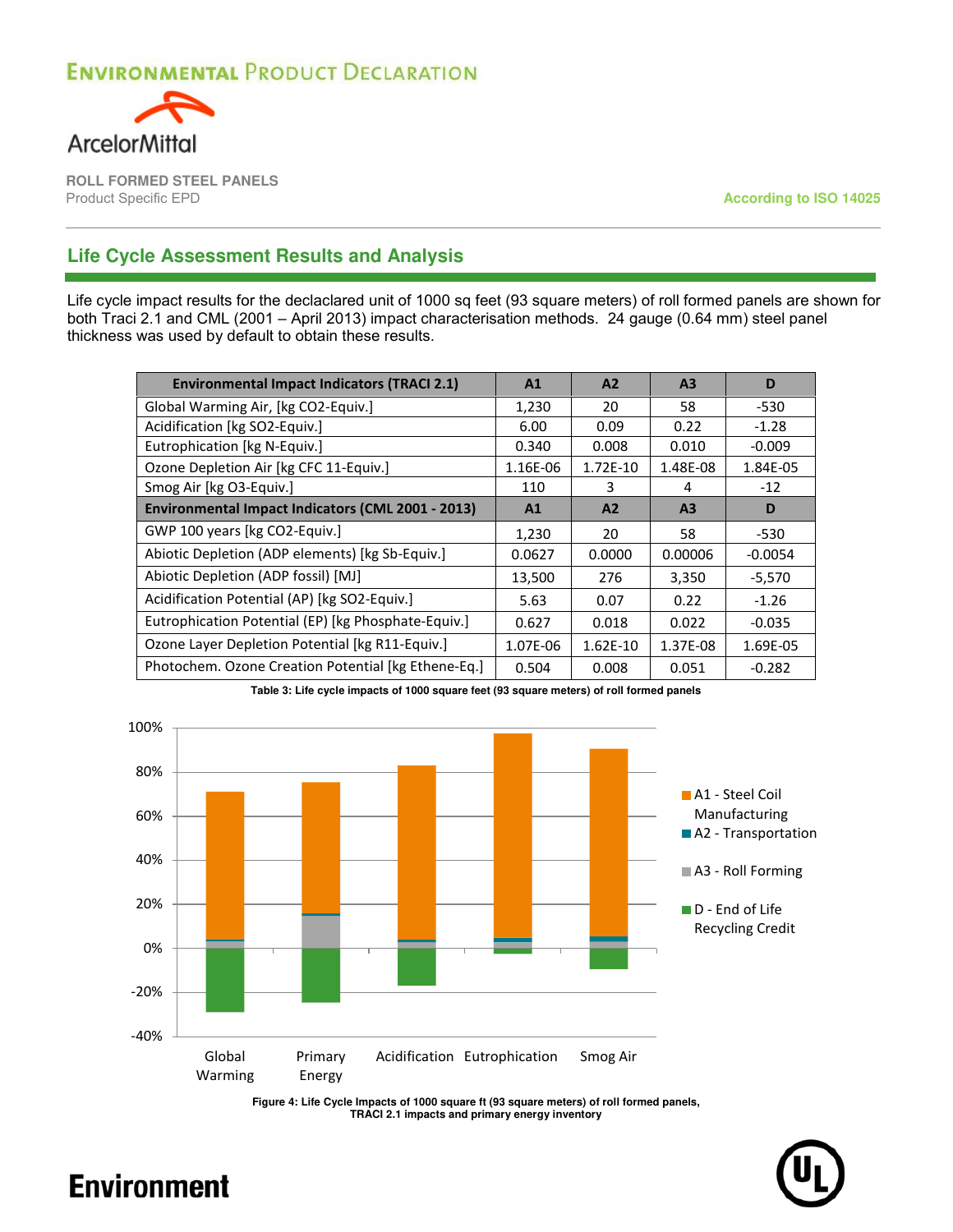

**ROLL FORMED STEEL PANELS** 

**According to ISO 14025** 

#### **Energy and Resource Use**

| <b>Resource use flows</b>            | A1     | A2  | A <sub>3</sub> | D        |
|--------------------------------------|--------|-----|----------------|----------|
| Use of renewable primary energy [MJ] | 1,300  |     | 1,070          | 16       |
| Use of non-renewable Energy [MJ]     | 14,300 | 278 | 3,430          | $-2,400$ |
| Use of secondary material [kg]       | 176    |     |                |          |
| Net use of fresh water [m3]          | 31     |     |                | -1       |

**Table 4: Energy and resource use of 1000 sq ft (93 square meters) of roll formed panels**



**Figure 5: Total Primary Energy Use (MJ) for 1000 square ft (93 square meters) of roll formed panels**



Figure 6: Non-Renewable Primary Energy Use by fuel type Figure 7: Renewable Primary Energy Use by fuel type

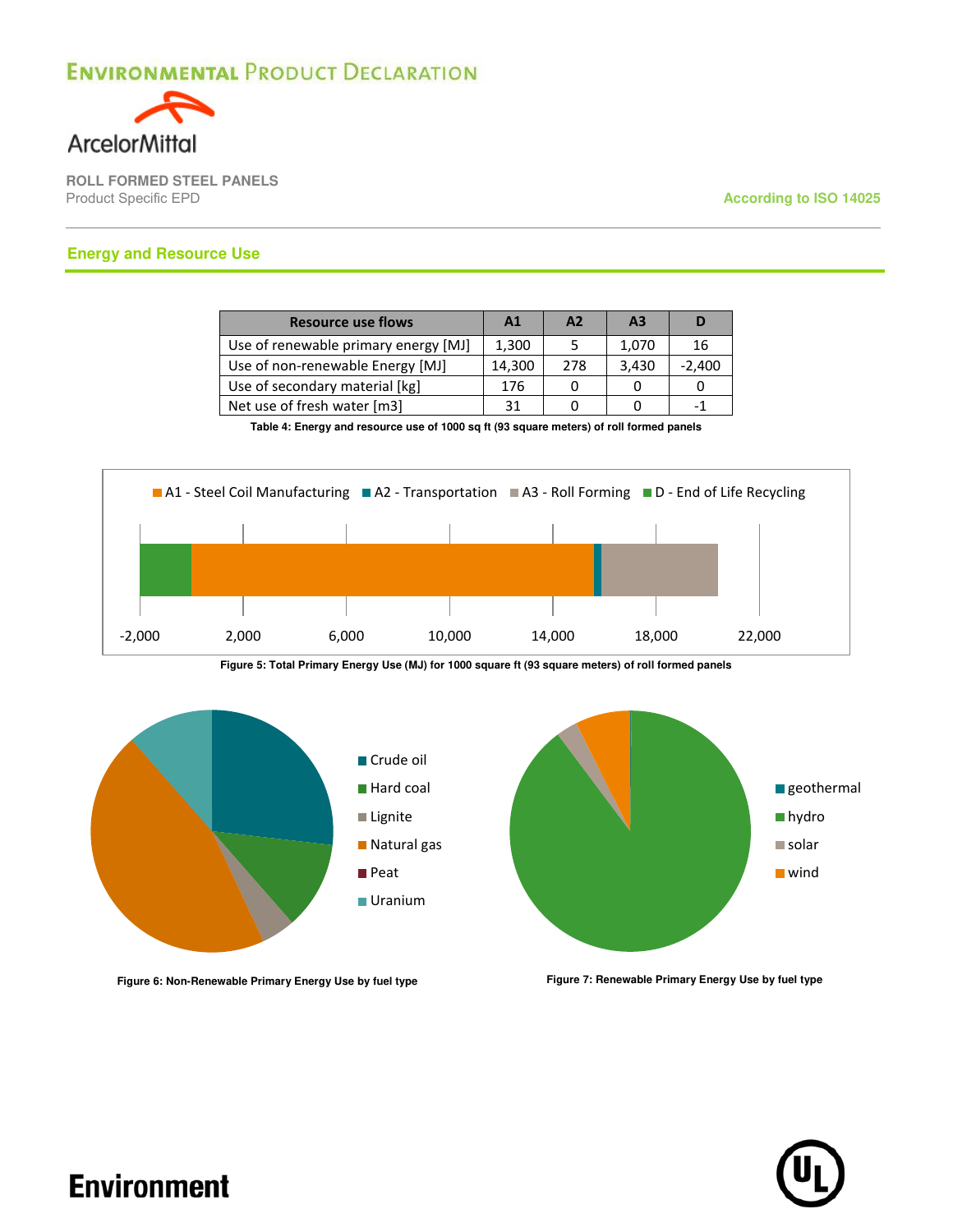

**ROLL FORMED STEEL PANELS**  Product Specific EPD **According to ISO 14025**

#### **Waste and output flows**

Table 5 provides additional waste output flow information. The small quantity of radioactive waste is a result of electricity consumption from the North American grid mix modeled in this study.

| <b>Waste and output flows</b>     | A <sub>1</sub> | Α2  | A <sub>3</sub> |        |
|-----------------------------------|----------------|-----|----------------|--------|
| Non hazardous waste disposed [kg] | 1.6            | 0.0 | 0.0            | 13.2   |
| Hazardous waste disposed [kg]     | 5.5            | 0.0 | 0.0            | $-0.3$ |
| Radioactive waste disposed [kg]   | 0.298          | 0.0 | 0.026          | 0.181  |

**Table 5: Waste and Output Flows for 1000 sq ft (93 square meters) of roll formed panels**

#### **End of Life Recycling**

Steel is currently the most recycled material in the world and it can be recovered and recycled in a manner that results in no loss of the properties associated with the primary material. The market for steel scrap (steel at the end of life) is a well established and mature market. It is therefore important that the environmental benefits associated with the recovery and recycling of this valuable resource be recognized. Table 6 provides additional information on the parameters and assumptions used to model the recycling of steel at the end of life.

| <b>Process</b>                       | <b>Units</b>                        | Value |
|--------------------------------------|-------------------------------------|-------|
| Collection process specified by type | kg collected separately             | 577   |
| Recovery system specified by type    | kg for recycling                    | 531   |
| Disposal specified by type           | kg of material for final deposition | 46    |
| Assumptions for scenario development | Recycling rate                      | 92%   |

**Table 6: End of Life scenario for 1000 sq ft (93 square meters) of roll formed panels**

#### **Interpretation**

#### Global Warming Potential:

The global warming potential indicator is dominated by emissions of CO2 (~90%) at the blast furnace and by energy production and use all along the production steps. Methane also contributes to a lower extent (6%) to GWP at the coke making operations. The rest (~1%) is attributed to nitrous oxide and non methane organic compounds emissions.

#### Total Primary Energy Use:

The majority of the primary energy demand comes from natural gas consumption (49%) and hard coal from Blast Furnace consumption (28%). The remaining sources are mostly crude oil for transportation and uranium and lignite from electricity consumption.

#### Acidification Potential:

Sulphur dioxide and nitrogen oxides together contribute most to the acidification potential indicator (90%). They arise primarily from electricity production and transportation.

#### Eutrophication Potential:

The EP for steel products is dominated by emissions to air, which contribute 94% to this impact. The main contributor is nitrogen oxides (90%). Emissions to water that contribute to this impact are from nitrogen containing substances, e.g. nitrate, ammonia.

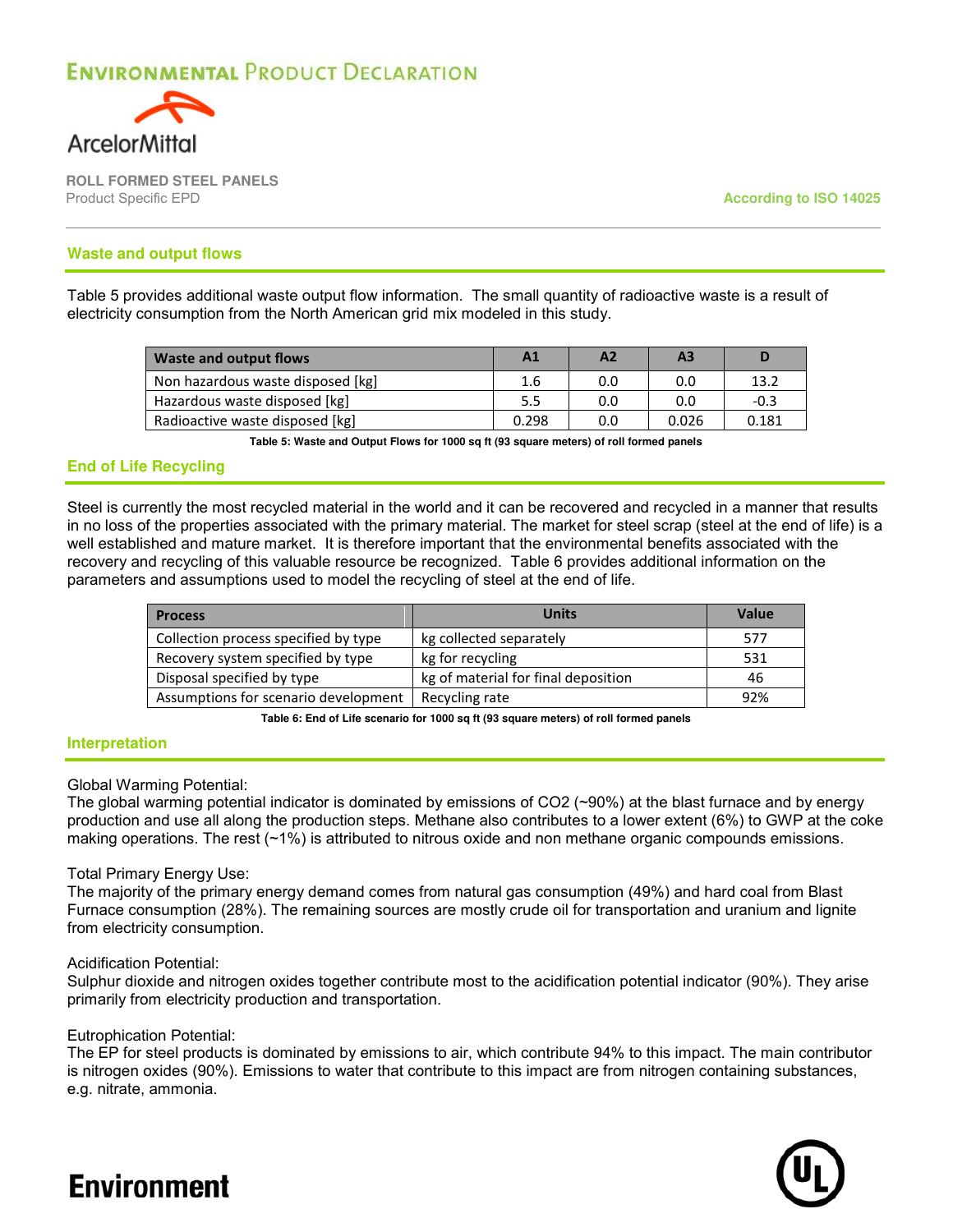

**ROLL FORMED STEEL PANELS** 

**According to ISO 14025** 

Ozone Depletion Potential:

The ozone layer depletion indicator value is mainly determined by the zinc refining process. However, the values for the functional unit are very small, far below typical measurement thresholds and therefore can be considered negligible.

Smog formation Potential:

**Environment** 

Carbon monoxide coming from the iron ore preparation process accounts for over 60% of the contribution to this impact. Other contributing substances include sulphur dioxide and nitrogen oxides mostly from electricity production and transportation.